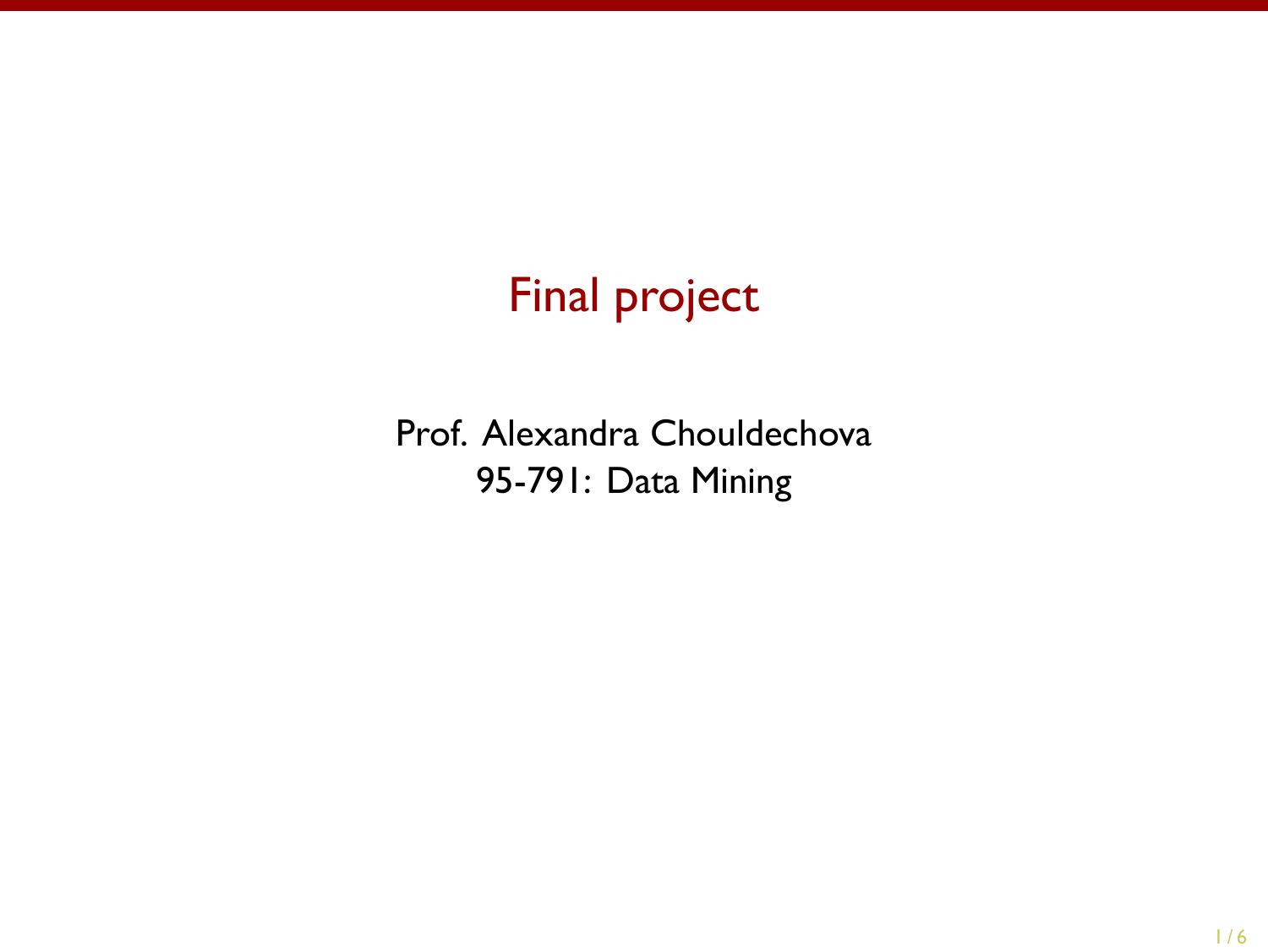#### **Overview**

- *•* Work in teams of 2-4 students
	- *◦* You may assemble your own team
	- *◦* If you wish to be assigned to a team, please fill out the short final project survey
- *•* Pick a project from the posted list
	- *◦* Multiple teams can work on the same project
	- *◦* Teams cannot collaborate with each other, especially if working on the same project
- *•* Feel free to use any data mining methods we covered in this class, or any data mining methods you learn about in class or outside of class while working on the project
- *•* **Deliverable**: an R Markdown-generated report addressing the key questions outlined in your project description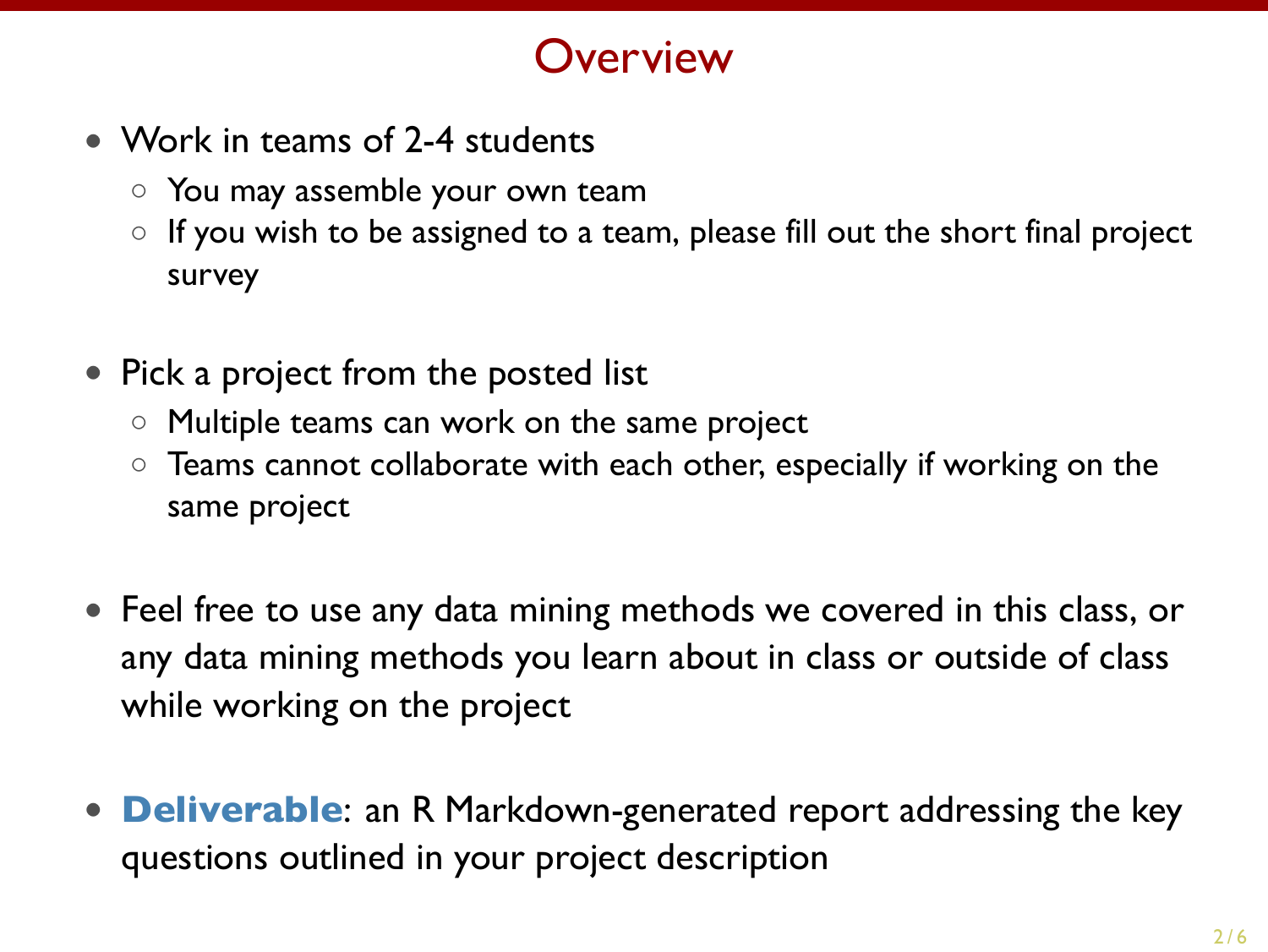#### Deliverable: Final report

- Each team will submit 1 written report
	- *◦* Submit both your .Rmd file and .html output file
	- *◦* Report should have a References section clearly citing any non-course references that were used during the project
	- *◦* Got a great idea from reading a blog? Cite it.
	- *◦* Talked to a friend who has experience with that kind of data? Cite them.
	- *◦* Got an idea from something or someone who isn't a teammate? Cite. Cite. Cite.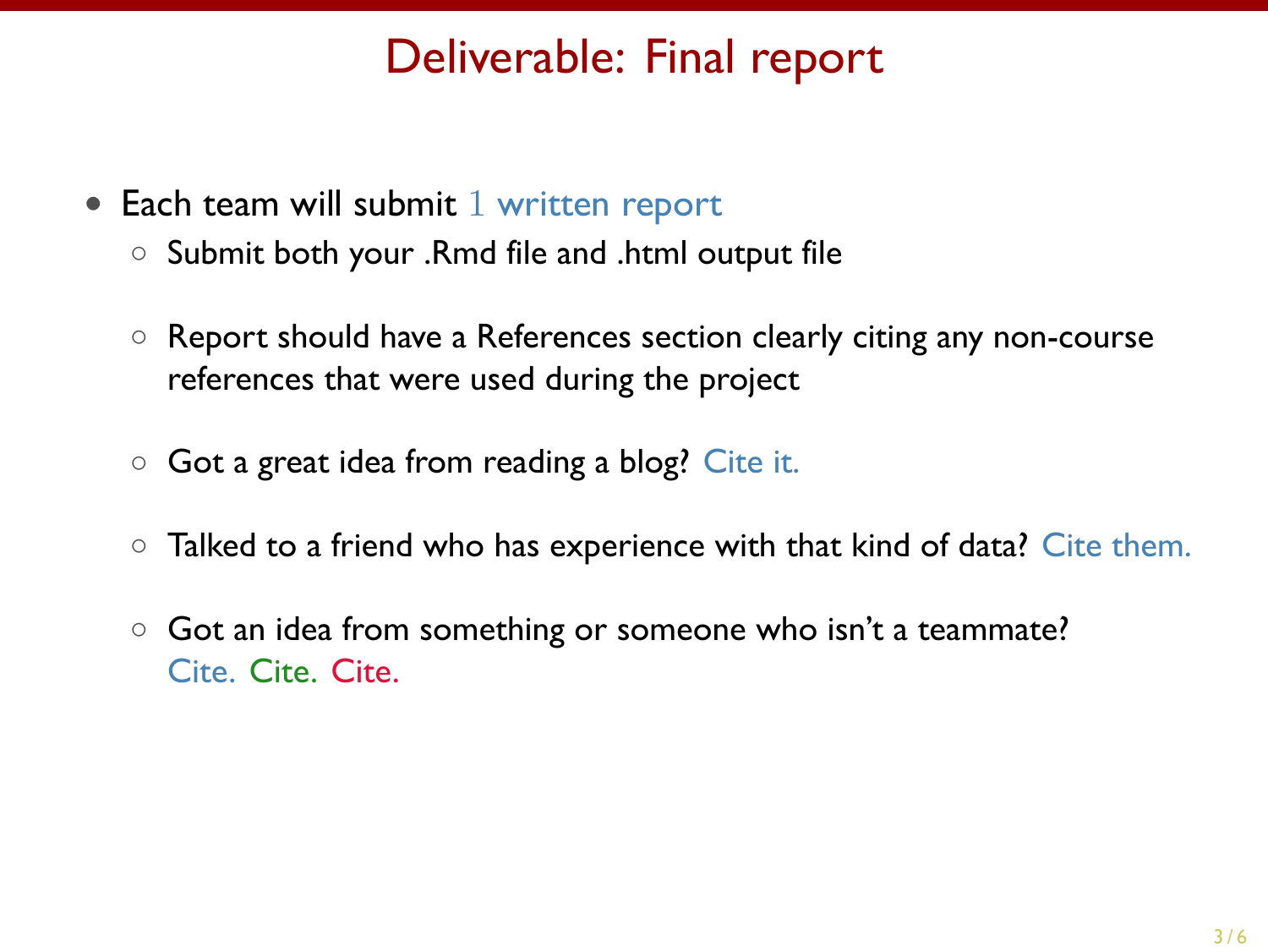#### Deliverable: Final report

- Each team will submit 1 written report
	- *◦* Submit both your .Rmd file and .html output file
	- *◦* Report should have a References section clearly citing any non-course references that were used during the project
	- *◦* Got a great idea from reading a blog? Cite it.
	- *◦* Talked to a friend who has experience with that kind of data? Cite them.
	- *◦* Got an idea from something or someone who isn't a teammate? Cite. Cite. Cite.

**Due date**: Wednesday, May 8, 6:00PM.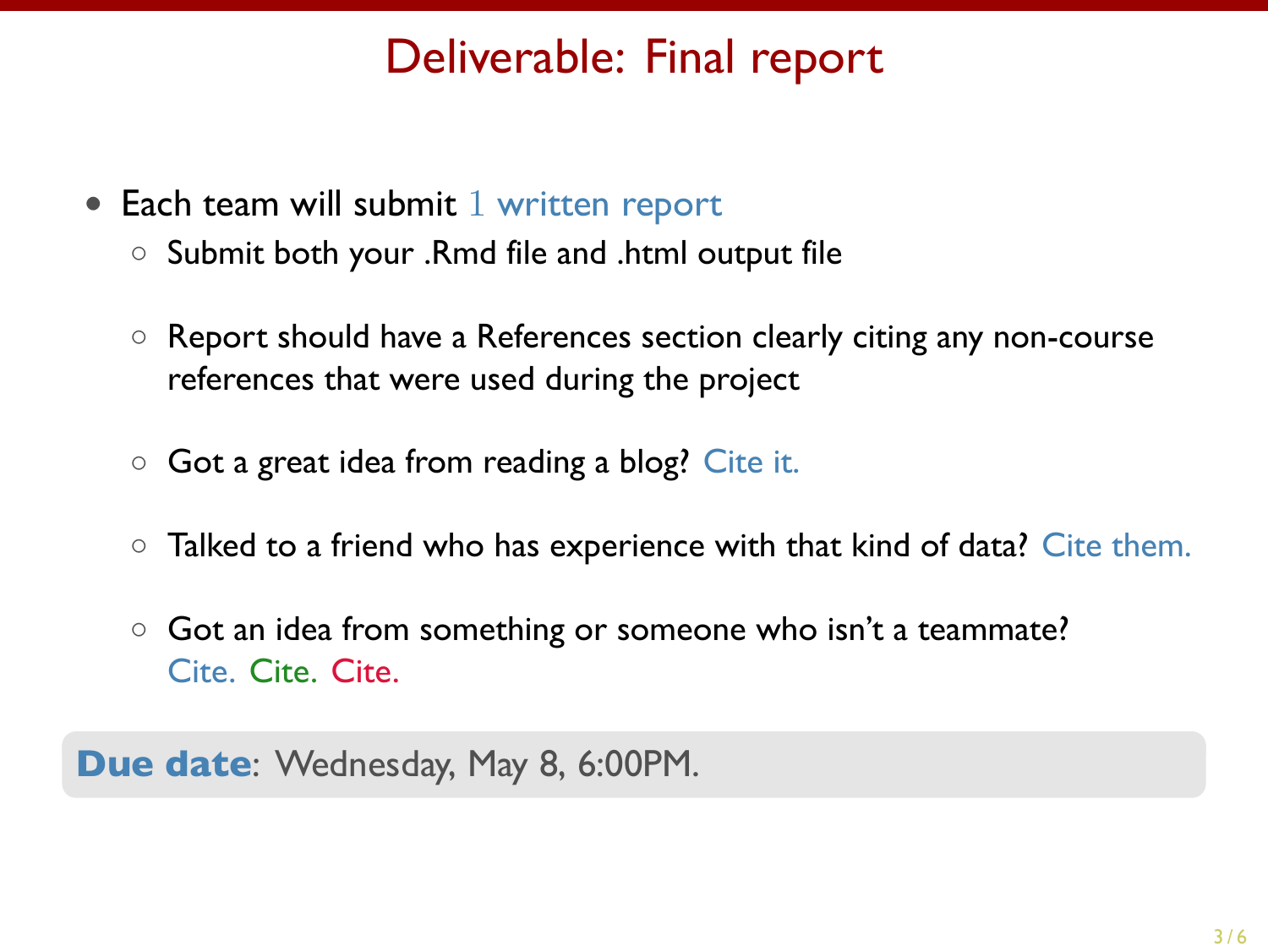### Final report: Contents

- *•* **Introduction:** Data and Problem summary
	- *◦* Begin with a section that clearly describes the problem(s) you are addressing and the data that you have available
- *•* **Section 1:** Exploratory Data Analysis
- *•* **Section 2:** Methodology
	- *◦* Give an overview of any Data Mining methods that you experimented with, along with a summary of how the methods performed
	- *◦* If you used both Descriptive and Predictive methods as part of your analysis, describe these in two separate subsections
	- *◦* Clearly state the final model(s) that your Findings are based on
	- *◦* Important: Clearly describe and provide supporting Figures/Tables of any and all Model selection and Model validation that led up to your final model
- *•* **Section 3:** Key Findings, Main takeaways
	- *◦* Provide Figures, Tables, Nicely formatted model output, and accompanying discussion of your main findings
	- *◦* Be sure to clearly answer, in context-appropriate language, each and every question stated in your Project's description file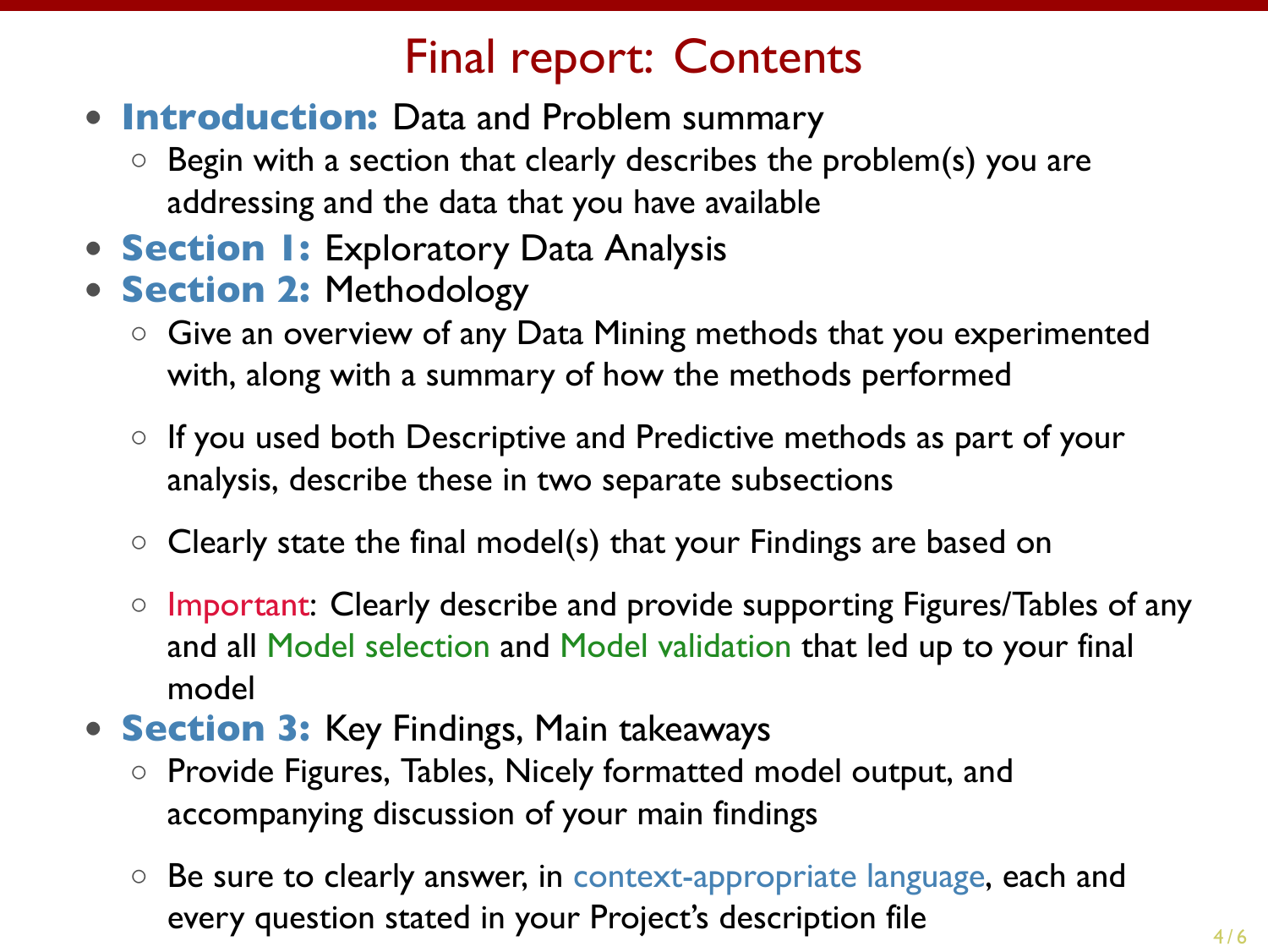## Final report: Grading

- *•* Project is worth 25% of your Course grade
- *•* Everyone on a team will receive the same score
	- *◦* You may contact me if you wish scores to be assigned to group members separately
	- *◦* If you do, I will implement a peer-review grade component to gauge individual contributions of the team members
	- *◦* Individual grading isn't guaranteed to result in a different (or better) score